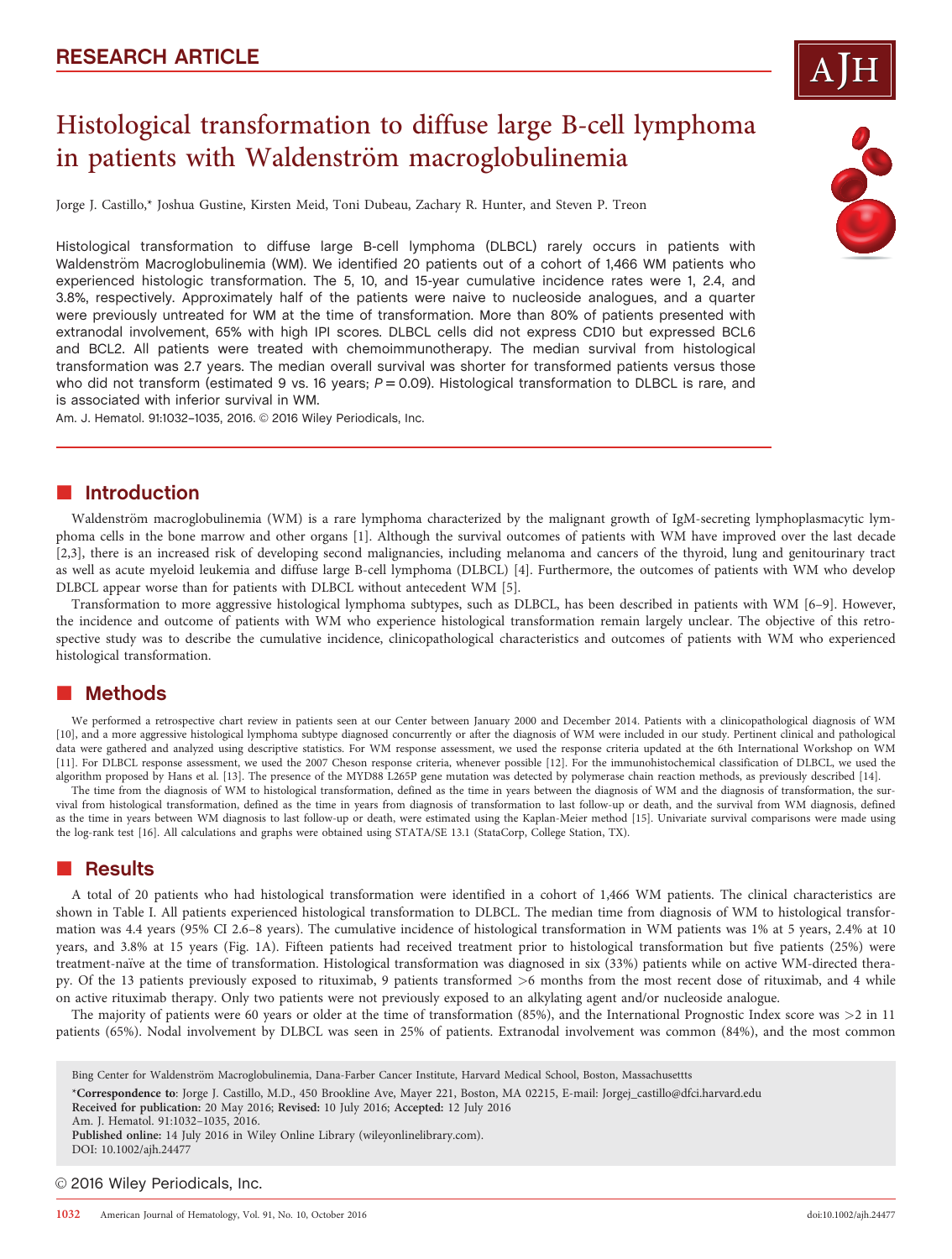TABLE I. Clinical Characteristics of 20 Patients with Waldenström Macroglobulinemia Who Experience Histological Transformation

| Characteristic                                            | Number<br>(% or range) |
|-----------------------------------------------------------|------------------------|
| Median age at Waldenström diagnosis (years)               | 62 (40-75)             |
| Median age at transformation (years)                      | 70 (41-84)             |
| Age $>60$ years                                           | 17 (85%)               |
| Male sex                                                  | 12 (60%)               |
| ECOG performance status >1                                | 6(35%)                 |
| Elevated LDH levels                                       | 10 (67%)               |
| Extranodal involvement                                    | 16 (84%)               |
| Stage III or IV                                           | 10 (59%)               |
| Median number of lines of therapy prior to transformation | $1(0-5)$               |
| Previous therapies                                        |                        |
| Rituximab                                                 | 13 (87%)               |
| Alkylating agents                                         | 11 (73%)               |
| Nucleoside analogues                                      | 7(47%)                 |
| Proteasome inhibitors                                     | 6(40%)                 |

ECOG, Eastern cooperative oncology group; LDH, lactate dehydrogenase.

extranodal sites involved by histological transformation were bone marrow (25%), bone (19%), genitourinary tract (19%), body cavities (19%), orbits (13%), gastrointestinal tract (13%), and/or central nervous system (6%). The median IgM level at histological transformation was 2,060 mg/dl (range 364–7,000 mg/dl), with an increase in serum IgM level of at least 25% from baseline observed in six patients (50%).

DLBCL cells showed positive expression of CD10 in 7% ( $n = 1/$ 15), BCL6 in 78% ( $n = 7/9$ ), and MUM1 in 100% ( $n = 2/2$ ) of tested cases. Positive expression of BCL2 was seen in 89% ( $n = 8/9$ ) of tested cases, and MYC in 50% ( $n = 1/2$ ). The median Ki67 expression  $(n = 13)$  was 90% (range 50–99%). EBV-encoded RNA expression was negative as assessed by in situ hybridization in 3 of 3 tested cases. Light chain expression was concordant between WM and DLBCL cells in 75% ( $n = 9/12$ ) of tested cases. The MYD88 L265P gene mutation was present in both WM lymphoplasmacytic cells and DLBCL cells in 2 of the 2 tested cases.

The most common frontline regimens used to treat WM patients in histological transformation were R-CHOP in 15 patients (75%) and R-EPOCH in 2 (10%). One patient (5%) received CHOP alone, one patient (5%) received ICE, and one patient (5%) who developed CNS lymphoma received high-dose methotrexate. Thirteen patients (77%) experienced complete response to frontline treatment, and six (30%) underwent hematopoietic stem cell transplantation (HSCT) for histological transformation at some point during the course of their disease; five patients underwent HSCT following chemotherapy after DLBCL relapse and one patient in first complete remission.

With a median follow-up from WM diagnosis of 7 years, the median survival time from transformation was 2.7 years (95% CI 0.83–7.58 years; Fig. 1B). The estimated median OS of WM patients who experienced histological transformation was shorter than patients who did not experience transformation (8.7 vs. 16 years; log-rank  $P = 0.09$ ; Fig. 1C). At the time of this report, 14 patients (70%) have died. The most common cause of death was DLBCL progression  $(n = 10; 71%)$ . Other causes of death included WM progression  $(n = 1; 7%)$ , acute myeloid leukemia  $(n = 1; 7%)$ , and unknown causes ( $n = 2$ ; 14%). There was no survival benefit in patients who were previously untreated for WM at the time of transformation (log-rank  $P = 0.47$ ), or in patients who underwent HSCT as part of the treatment for transformation ( $P = 0.13$ ).

#### -**Discussion**

In the present manuscript, we describe our experience of 20 patients with WM who experienced histological transformation to



0.06

Figure 1. Cumulative incidence curve from Waldenström macroglobulinemia diagnosis to histological transformation (A); overall survival curve of WM patients from histological transformation (B); and overall survival curves of WM patients from diagnosis of WM (C). [Color figure can be viewed in the online issue, which is available at [wileyonlinelibrary.com.](http://wileyonlinelibrary.com)]

DLBCL. Our study raises several points of interest. First, the cumulative incidence of histological transformation is approximately 2% at 10 years from WM diagnosis. Second, histological transformation can occur at anytime during the course of the disease, at diagnosis, before any treatment for WM is instituted, during response to WM therapy, and even 20 years after the diagnosis of WM. Third, at histological transformation most patients presented with extranodal disease and high-risk features. Fourth, histological transformation is associated with a median survival less than 3 years, and appears to adversely impact the survival of patients with WM.

The cumulative incidence and the timing of histological transformation in patients with WM have been incompletely evaluated. Our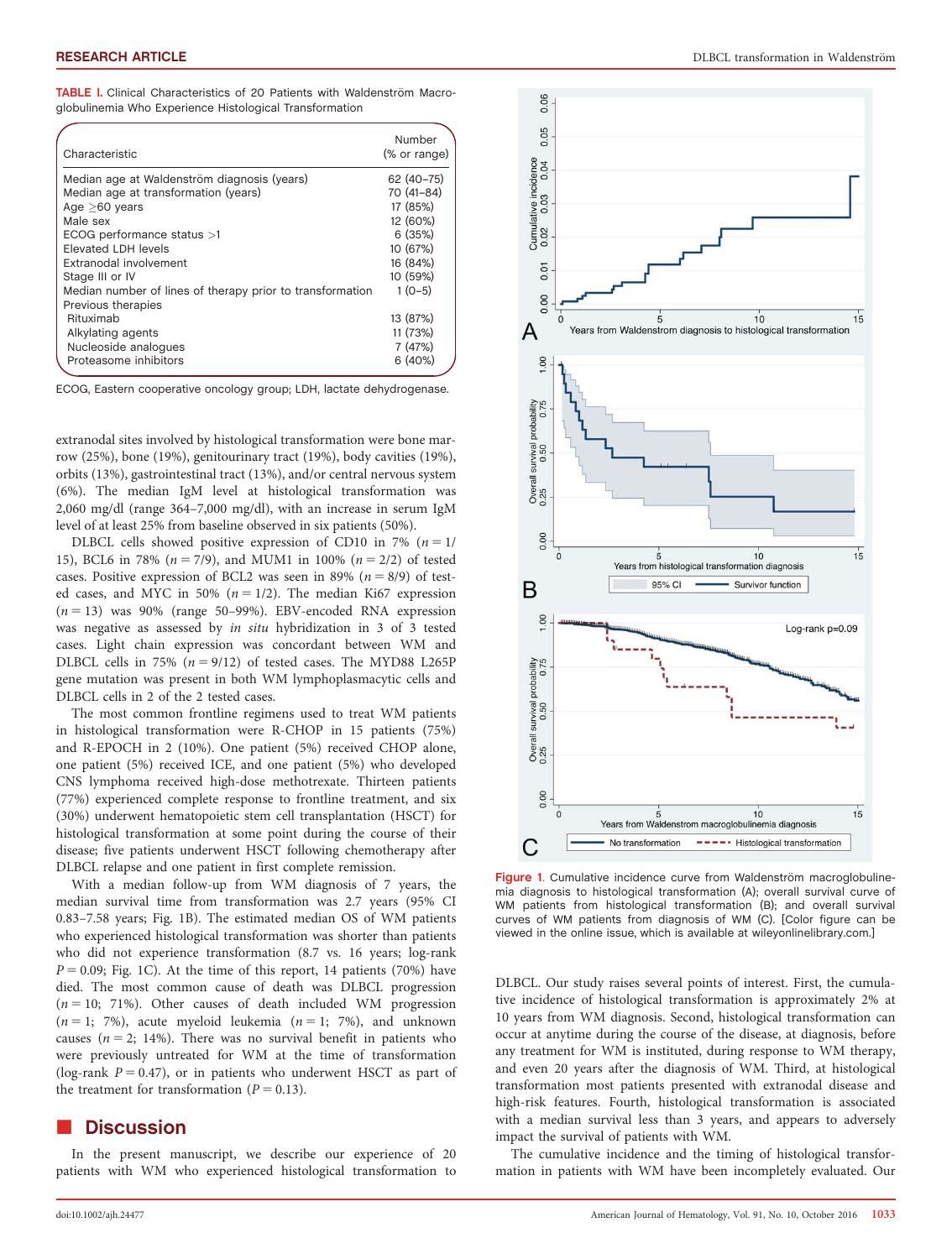study shows a 10-year rate of transformation of 2.4%, which is lower than in chronic lymphocytic leukemia and follicular lymphoma, in which the rate of transformation was 5% at 10 years and 20% and 8 years, respectively [17,18]. In an earlier retrospective study, a higher risk of histological transformation was reported in WM patients who were treated with nucleoside analogues ( $n = 193$ ) with a cumulative incidence of 10% at 10 years, versus patients who were not exposed to nucleoside analogues ( $n = 136$ ) [6]. A more recent randomized study in WM patients comparing chlorambucil  $(n = 170)$  to fludarabine  $(n = 169)$  showed a cumulative incidence of aggressive lymphomas of 8% in the fludarabine arm and 11% in the chlorambucil arm at 6 years [9]. The differences between studies can be explained by differences in case selection as the study by Leleu included WM patients diagnosed about a decade ago, and the study by Leblond included European patients who participated in a randomized clinical trial. The low risk of transformation to DLBCL should not preclude WM patients from receiving appropriate effective therapy when needed.

The present study expands on the prior evidence by reporting the occurrence of histological transformation not only in patients who were not exposed to nucleoside analogues but also in patients who were previously untreated for their WM. These findings suggest an inherent increased risk of developing other primary and/or secondary lymphoproliferative disorders in patients with WM. A previous population-based study has suggested an increased risk of developing DLBCL in patients with WM [4]. To further support the hypothetical increased susceptibility of WM patients on developing other more aggressive lymphomas is the number of patients who transformed while on and responding to active WM-directed treatment. Additional studies will focus on examining the whole genome of WM patients who experienced histological transformation looking for signals of genomic instability that could explain such susceptibility.

Clinically, WM patients who experienced histological transformation presented with high IPI scores and high rate of extranodal disease. WM is typically associated with bone marrow involvement. Therefore, it is not surprising that the bone marrow was a common site of involvement by DLBCL transformation. The high rate of extranodal DLBCL could be explained by clonal evolution of WM favoring extranodal, extramedullary sites but additional research is needed to further clarify this finding. These high-risk features can explain the median OS of less than 3 years reported here, which is shorter than the expected median OS of 5 years in patients observed with de novo DLBCL in the rituximab era [19]. In a recent population-based study, the outcome of WM patients who developed DLBCL was significantly worse than age and sexmatched individuals who developed de novo DLBCL without antecedent WM [5]. Additionally, most of the cases of DLBCL diagnosed in WM patients showed lack of expression of CD10, a germinal center marker, suggesting that most of these cases might be of ABC-DLBCL subtype, which has been associated with a worse prognosis [13].

At this time, there is no evidence that patients with DLBCL who transformed from WM should be treated any different than patients with de novo DLBCL. There is mounting evidence, however, supporting the role of HSCT in DLBCL transformed from indolent lymphoma [20–23]. Outcomes appear improved in support of autologous rather than allogeneic HSCT given the higher rates of non-relapse mortality associated with the latter. Autologous HSCT is associated with 5-year progression-free and overall survival rates of 30–40% and 50–60%, respectively. Allogeneic HSCT, conversely, was associated with rates of 20–40%. Therefore, autologous HSCT may be considered in patients with DLBCL that transformed from WM and responded to chemoimmunotherapy. The use of allogeneic HSCT should be reserved for clinical trials. Our recommendation for treatment would be in favor of chemoimmunotherapy with R-CHOP or R-EPOCH to eradicate the DLBCL component. Evaluation for autologous HSCT is encouraged. Maintenance rituximab can be considered after chemoimmunotherapy and HSCT to further suppress the WM component. A retrospective, nonrandomized study from our group has shown survival benefit from maintenance rituximab in patients with WM [24]. A randomized study evaluating maintenance rituximab therapy versus observation in WM patients (MAINTAIN) is ongoing (NCT00877214).

Interestingly, a high proportion of transformed DLBCL patients showed expression of BCL2 in the malignant cells, offering a potential therapeutic target for BCL2 antagonists such as venetoclax [25]. Also, we identified the MYD88 L265P mutation in both WM and DLBCL cells in two patients, suggesting that ibrutinib might be a potential therapeutic option in these cases. Ibrutinib therapy has also shown preferentially high rates of response in patients with ABC-DLBCL [26]. A recent study has shown safety and preliminary efficacy of the combination of ibrutinib and R-CHOP in a phase 1B study on patients with CD20-positive non-Hodgkin lymphoma, of which 18 patients had DLBCL [27]. Our study also suggests an increased expression of BCL6 and in some cases MYC. It is possible that the poor outcome seen in patients with DLBCL transformed from WM can be in part due to the development of a double-hit lymphoma (DHL) [28]. DHLs have been associated with worse survival outcomes with standard chemoimmunotherapy [29].

Our study, however, is not without weaknesses. Although we examined a large number of patients with WM, our cohort might not be considered representative of the general population given the potential selection bias associated with including patients seen at a tertiary referral center. The data collection associated with our study was not prospective and suffers from missing data. Also, the number of patients reported is small and did not allow for multivariate analysis looking for factors predictive for transformation or prognostic for survival. Finally, there was not a formal clonal relation evaluation between the antecedent WM and the subsequent DLBCL although 75% of the cases had concordant light chain restriction. In the minority of discordant cases, there exists the possibility that the DLBCL component arose de novo rather than due to an actual histological transformation, or could be explained by class switching.

In conclusion, the incidence of histological transformation in WM patients is approximately 2% at 10 years, and can occur in treatmentnaïve as well as heavily pretreated patients. Most patients present with poor prognostic markers and extranodal involvement, and the outcomes appear worse than the general population who develop de novo DLBCL in the rituximab era. Additional research is needed to improve our understanding behind the susceptibility of WM patients of transforming to DLBCL, and to develop novel therapies in order to positively impact the rates of response and survival of these patients.

# **E** Author Contributions

JJC and SPT designed the study. JJC and JG gathered the data. JJC analyzed the data and drafted the initial manuscript. All the authors critically read and approved the final manuscript.

# **n** Disclosures

JJC received honoraria from Alexion, Biogen, Celgene and Otsuka, and research funding from Abbvie, Gilead, Millennium, and Pharmacyclics. SPT received research funding and/or honoraria from Gilead, Janssen, Onyx, and Pharmacyclics. JG, KM, TD, and ZRH have no conflicts of interest to disclose.

# **E** Acknowledgment

Portions of this research were presented at the 2015 International Conference on Malignant Lymphoma, in Lugano, Switzerland.